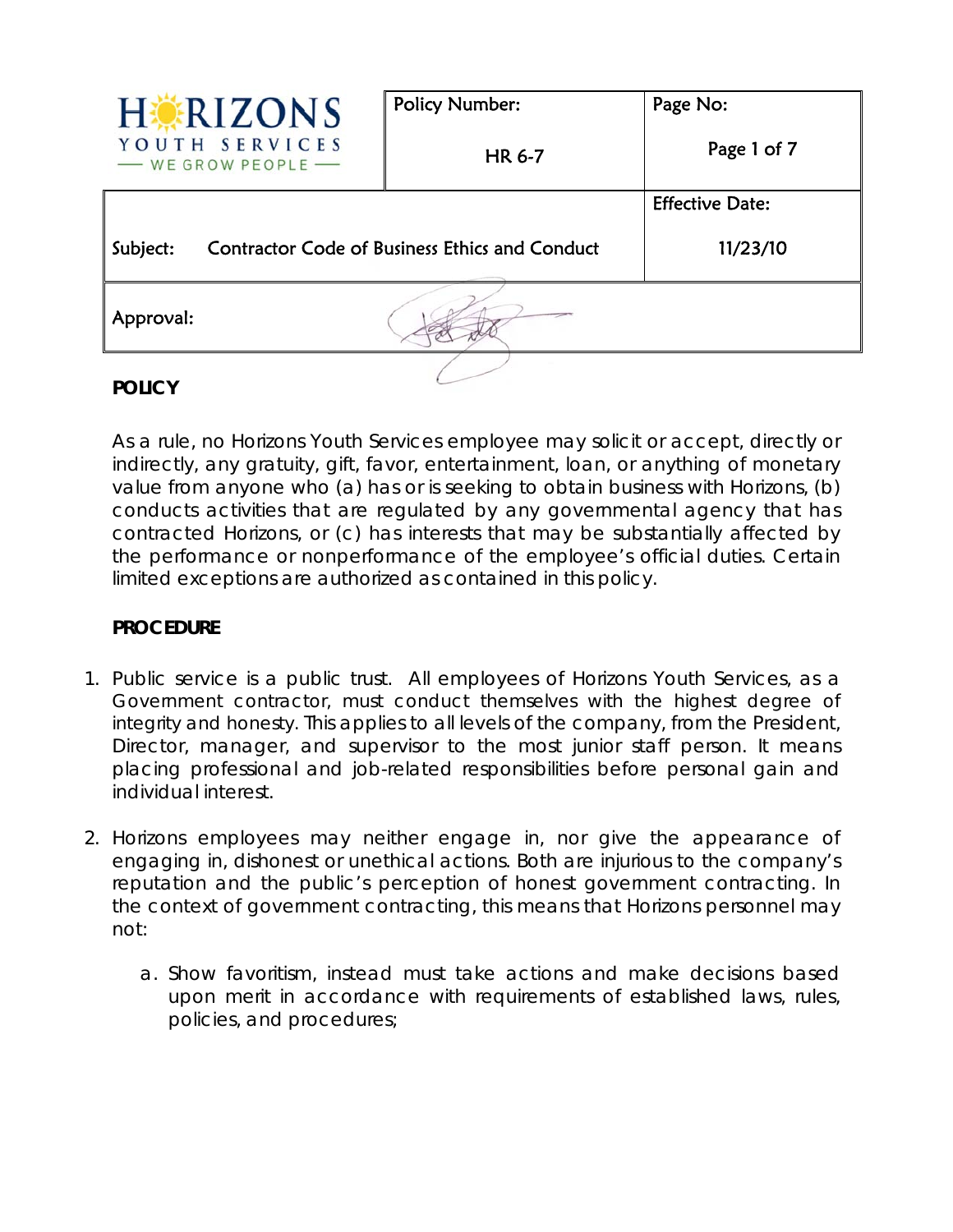| RIZONS                                                            |  | <b>Policy Number:</b> | Page No:               |
|-------------------------------------------------------------------|--|-----------------------|------------------------|
| YOUTH SERVICES<br>- WE GROW PEOPLE                                |  | <b>HR 6-7</b>         | Page 2 of 7            |
|                                                                   |  |                       | <b>Effective Date:</b> |
| <b>Contractor Code of Business Ethics and Conduct</b><br>Subject: |  | 11/23/10              |                        |

- b. Accept a gift worth \$20 or more per occurrence (\$50 per year) from any person or firm doing or intending to do business with Horizons (a gift includes cash, goods, meals, travel, sporting event tickets, entertainment, loans, services, or anything else of value; separate gifts within a 12-month period from the same person or firm or from related persons or firms (for example, from two employees of a single supplier) are grouped together); Unsolicited gifts (NOT cash) with a market value of \$20 or less per source and per occasion are permissible so long as the total value of all gifts received from a single source during a CY does not exceed \$50.
- c. Work for any supplier that has a contract or other business dealings with Horizons or has an ownership interest in any supplier that has a contract or other business dealing with Horizons, unless the President has given written approval of the work or ownership interest (the restriction on ownership also applies to the employee's spouse);
- d. Accept a gift of any kind, regardless of the value thereof, under circumstances in which it could be reasonably inferred that the gift was intended (or could be reasonably expected) to influence the performance of official duties or serve as a reward for any official action.
- e. Disclose for private use, including personal or family gain, any confidential information learned as a result of Horizons employment; nor
- f. Discuss prospects of employment with any supplier seeking or doing business with Horizons as long as the employee remains involved in business dealings with that supplier.
- 3. The Contractor Code of Business Ethics and Conduct is outlined FAR Part 3.1002 and applies as guidance to Horizons employees. When there is doubt as to whether conduct is prohibited by this policy or the FAR, employees may seek written or oral guidance from the company president.
- 4. Employees and subcontractors have an affirmative obligation to report known or suspected wrongdoing, including supplier offers to engage in the abovedescribed conduct, to the President either by phone (540) 421-9080,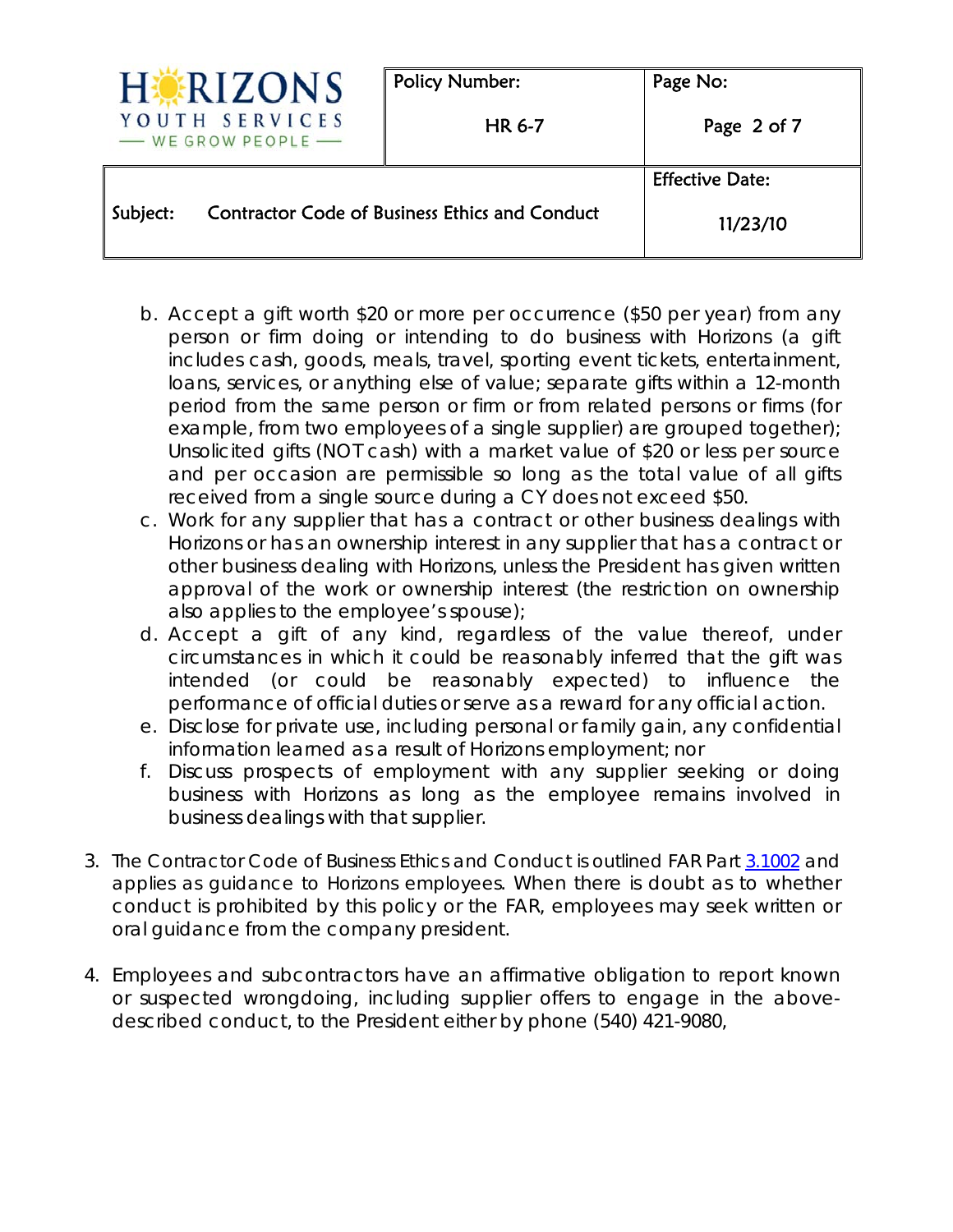| <b>ERIZONS</b>                                                    | <b>Policy Number:</b> | Page No:               |
|-------------------------------------------------------------------|-----------------------|------------------------|
| YOUTH SERVICES<br>- WE GROW PEOPLE                                | <b>HR 6-7</b>         | Page 3 of 7            |
|                                                                   |                       | <b>Effective Date:</b> |
| <b>Contractor Code of Business Ethics and Conduct</b><br>Subject: |                       | 11/23/10               |

email (calvop@horizonsva.com), or through the HYS Hotline at: (http://www.horizonsyouthservices.com/HYS-Web/DesktopDefault.aspx?tabid=153).

- 5. Horizons employees responsible for procurement actions are obligated, under requirements of law and policy, to obtain the best price or value for the expenditure of public funds. Generally, this is accomplished through full and open competition, which requires that:
	- a. Contracts are made accessible to a wide number of prospective suppliers, including https://www.fbo.gov/, as applicable.
	- b. Requirements, designs, work plans, and specifications are not tailored to favor a particular supplier; and
	- c. No competitor is permitted an advantage by the premature disclosure of contract details or the disclosure of competitors' confidential information.

## **Responsibility of Suppliers**

- 6. Horizons relies upon open, arms-length, competitive procurements, to assure that it spends the public's money wisely. To do business with the Horizons, suppliers must respect and not undermine that process. We also expect suppliers to perform fully, timely, and honestly in accordance with the terms of their contracts and to demonstrate their responsibility through a history of successful and honest performance.
- 7. Suppliers are expected to independently and honestly prepare and submit quotes, bids and proposals based upon their own costs and operations without the benefit of knowing what their competitors will do. By this mechanism Horizons obtains the most advantageous price or proposal available among firms doing business in that market.
- 8. Suppliers shall not offer a gift of any kind to a Horizons Employee to directly or indirectly influence the drafting of procurement requirements, evaluations, awards, or payment. Such an offer is not a "gift", but a bribe. The employee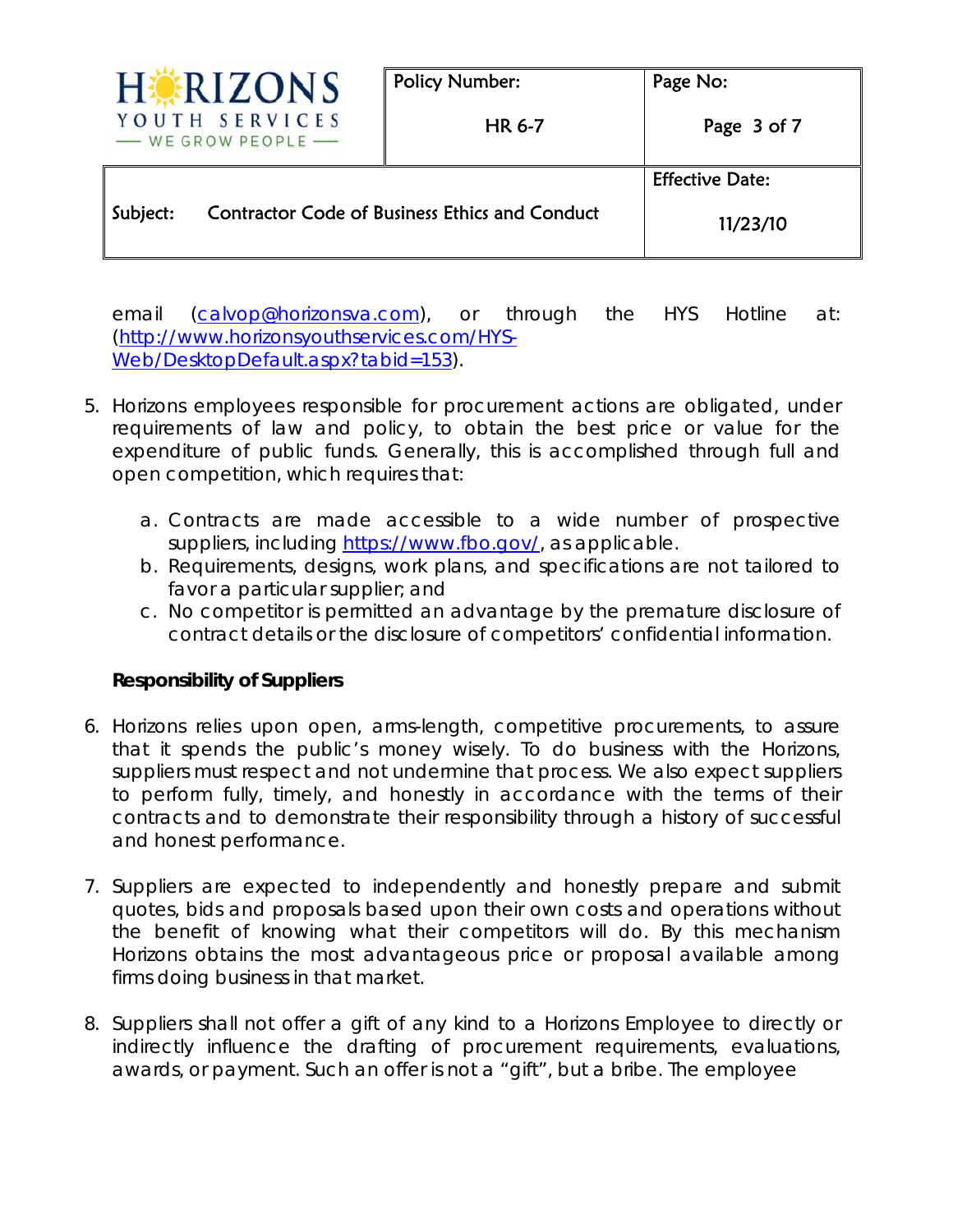|                                                                   | RIZONS                               | <b>Policy Number:</b> | Page No:               |
|-------------------------------------------------------------------|--------------------------------------|-----------------------|------------------------|
|                                                                   | YOUTH SERVICES<br>- WE GROW PEOPLE - | <b>HR 6-7</b>         | Page 4 of 7            |
|                                                                   |                                      |                       | <b>Effective Date:</b> |
| <b>Contractor Code of Business Ethics and Conduct</b><br>Subject: |                                      | 11/23/10              |                        |

must report attempts at bribery. In addition to being a crime, bribery is the fastest way to ensure that a supplier will cease to do business with Horizons.

- 9. If a Horizons employee suggests or demands a "gift" for providing any service, consideration, or advantage to a supplier, the supplier should report this to the company president.
- 10.Should a supplier determine that a Horizons employee, or his or her family member, would make a perfect addition to their firm, they must make sure that the employee is not involved in any capacity with any procurement that affects the supplier before discussing a job offer, or even the prospect of a job. Wait until the employee is no longer involved with the procurement or until that particular procurement is completed before discussing employment prospects. Otherwise, any attempt to discuss employment may be considered an attempt to improperly influence the procurement.

## **Gifts Between Employees**

- 11.An employee cannot solicit a gift or make a donation to any superior. Likewise, an employee cannot accept a gift from a lower paid employee, unless they are personal friends and not in superior-subordinate relationship.
- 12.Unsolicited gifts on occasional basis are permissible, including traditional giftgiving occasions, such as birthdays and holidays, subject to the following limitations:
	- a. Items (NOT cash) with aggregate value of \$25 or less per occasion.
	- b. Food and refreshments consumed at office
	- c. Personal hospitality at someone's home
- 13.Subordinate may give gift or donate toward group gift for superior and superior may accept gift on special, infrequent occasions such as marriage, illness, birth of child, (not promotion), or upon termination of superior- subordinate relationship, such as transfer, resignation, or retirement.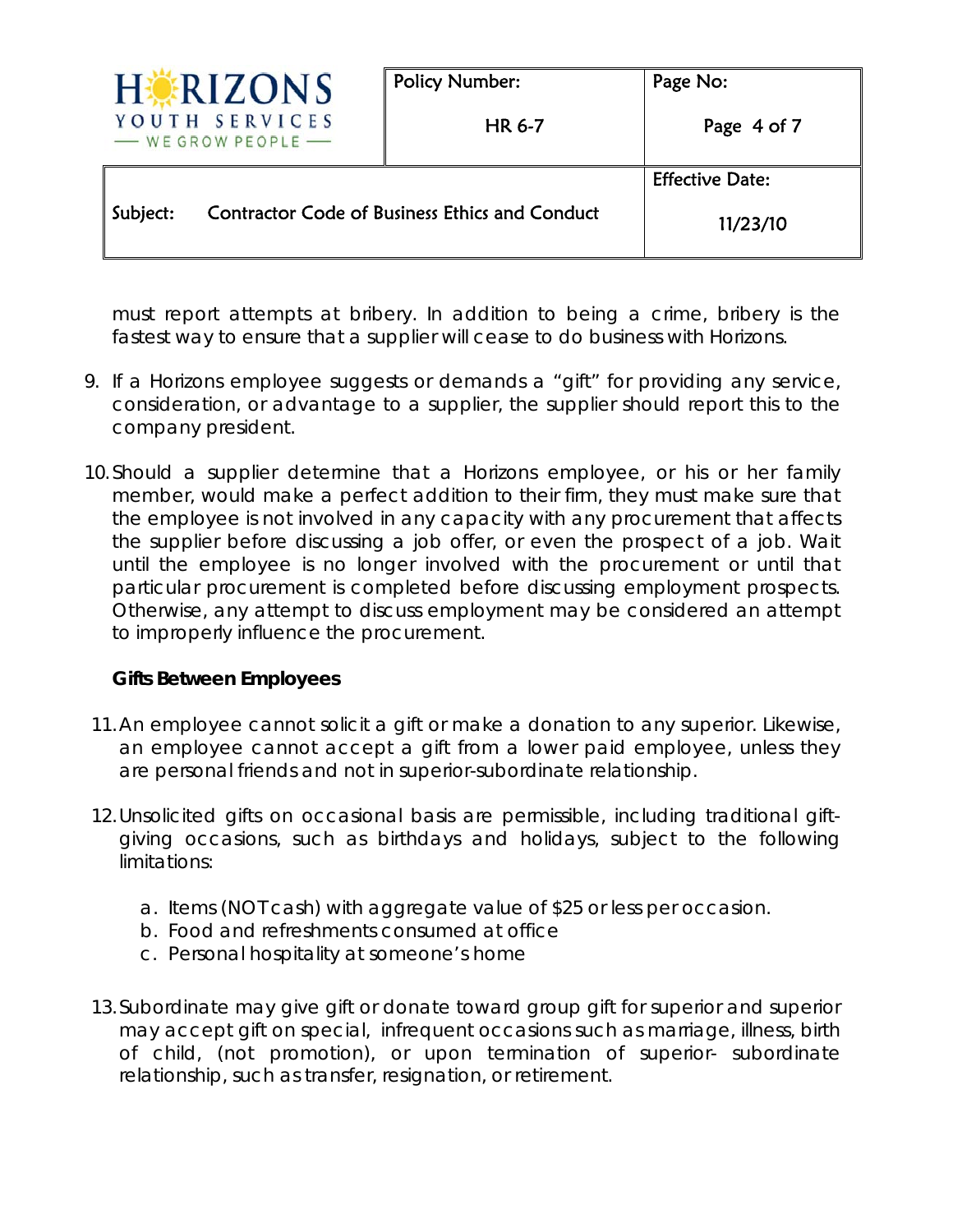|          | RIZONS                                                | <b>Policy Number:</b> | Page No:               |
|----------|-------------------------------------------------------|-----------------------|------------------------|
|          | YOUTH SERVICES<br>- WE GROW PEOPLE                    | <b>HR 6-7</b>         | Page 5 of 7            |
|          |                                                       |                       | <b>Effective Date:</b> |
| Subject: | <b>Contractor Code of Business Ethics and Conduct</b> |                       | 11/23/10               |

14.Solicitations for group gifts may not exceed \$20 per person (employee free to donate more). Any donation must be voluntary! Group gift(s) given on special, infrequent occasions generally limited to \$300. On very rare occasions, group gift(s) may exceed \$300 provided it is appropriate to the occasion and uniquely linked to departing employee's position.

## **Sanctions for Misconduct**

- 15.A wide range of criminal, civil, administrative, and contractual sanctions are available to address procurement fraud or misconduct. These include, but are not limited to, filing of State and Federal criminal charges; civil contract remedies, including damages; assessment of liquidated damages; voiding or rescinding a contract; finding a contractor non-responsible; and debarment.
- 16. The Corporate Director of Finance and Administration has the authority to void a contract between Horizons Youth Services and a supplier if the Horizons finds that the contract involved a violation of the Code of Ethics.
- 17. The supplier and the employee alike can find themselves facing misdemeanor or felony charges for procurement fraud. At a minimum, Horizons employees shall be subject to disciplinary action up to and including termination.
- 18.Maintaining a good relationship with the Horizons involves an understanding of both our business needs and our ethical environment. Horizons Youth Services looks forward to doing business with the many knowledgeable and honest suppliers who comprise our vendor community.

## **Notice to Suppliers, Vendors, and Subcontractors**

19. Horizons Youth Services procurement staff shall communicate the Contractor Code of Business Ethics and Conduct policy to suppliers, vendors, and subcontractors either by furnishing a copy of the policy or through referencing the requirements in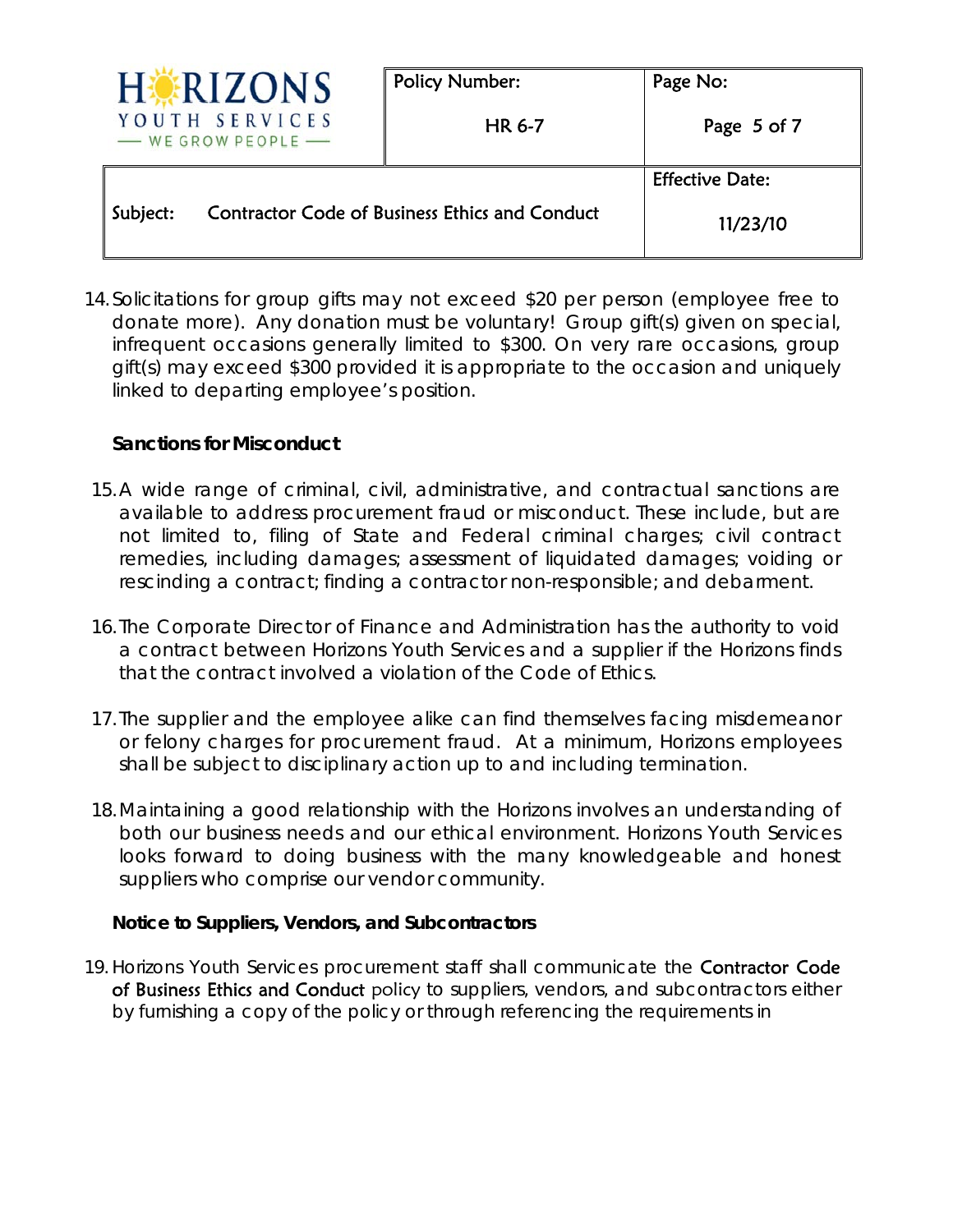|          |                                                       | <b>Policy Number:</b> | Page No:               |
|----------|-------------------------------------------------------|-----------------------|------------------------|
|          |                                                       | <b>HR 6-7</b>         | Page 6 of 7            |
|          |                                                       |                       | <b>Effective Date:</b> |
| Subject: | <b>Contractor Code of Business Ethics and Conduct</b> |                       | 11/23/10               |

solicitations and awards by Inserting the clause at FAR 52.203-13, Contractor Code of Business Ethics and Conduct.

20.As a general practice, HYS procurement staff shall send a letter or email blast to suppliers, vendors, and subcontractors, at the start of the Holiday season (3rd week of November) summarizing our policy and soliciting their support and understanding. A sample letter is provided below:

**Date** 

### **To: Horizons Youth Services Suppliers, Vendors, and Subcontractors**

**Horizons would like to take this opportunity to remind its suppliers, vendors, and subcontractor of its policy against receiving and/or soliciting gifts and gratuities. Our policy states "No Horizons Youth Services employee may solicit or accept, directly or indirectly, any gratuity, gift, favor, entertainment, loan, or anything of monetary value from anyone who (a) has or is seeking to obtain business with Horizons, (b) conducts activities that are regulated by any governmental agency that has contracted Horizons, or (c) has interests that may be substantially affected by the performance or nonperformance of the employee's official duties."** 

**Horizons takes our Contractor Code of Business Ethics and Conduct policy very seriously. Violations are subject to employee disciplinary action, debarment of vendor, or civil/criminal penalties.** 

**This letter is intended only to remind our valuable suppliers, vendors, and subcontractors of our policy during the upcoming holiday season. We appreciate your cooperation. If you have any questions, you can contact our Corporate Office at (540) 896-9947.** 

**Sincerely,** 

**Director, Corporate Finance and Administration**